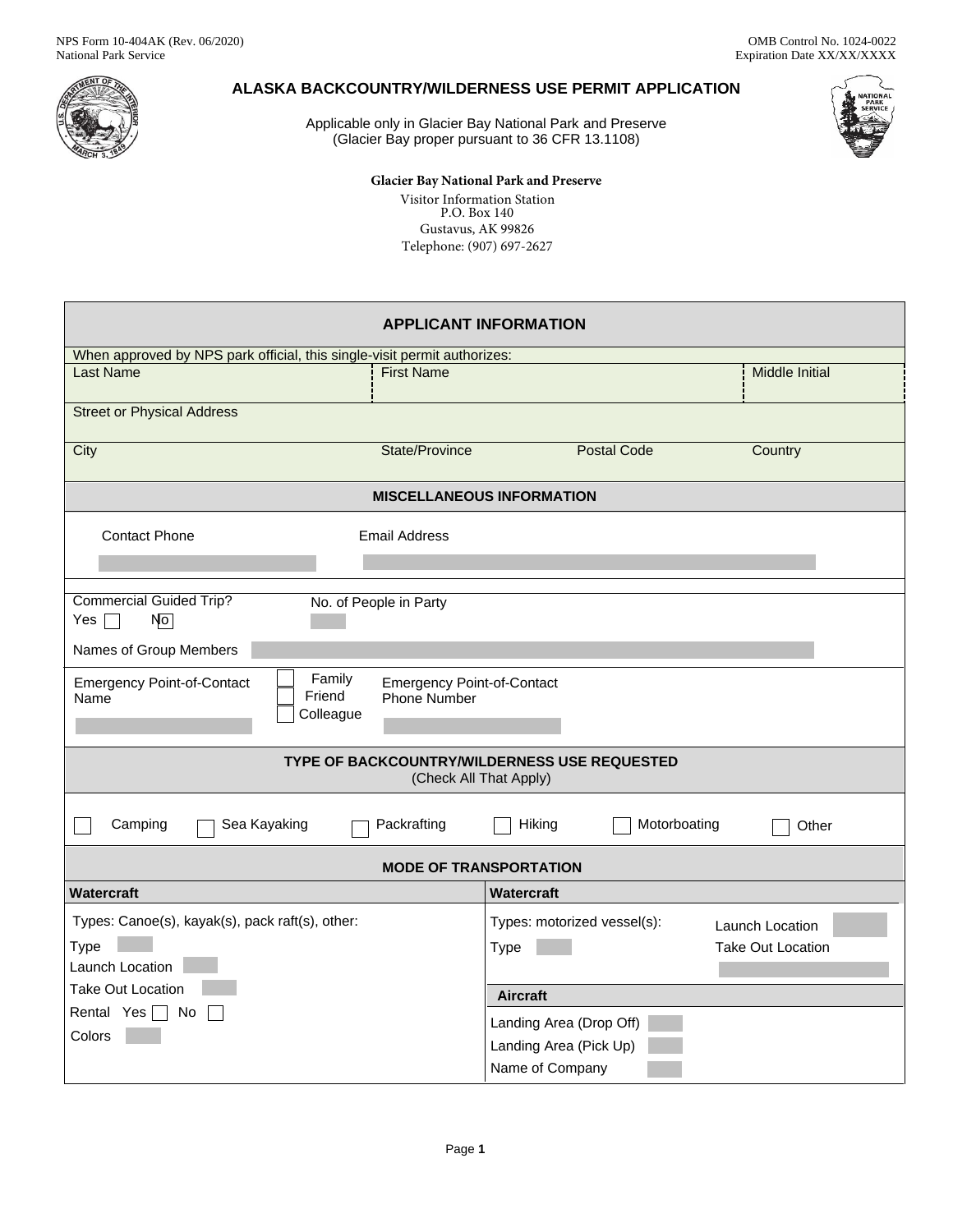| <b>EQUIPMENT</b> (Check All That Apply & Indicate Quantity Where Appropriate)<br>Fields marked with an * are referenced in the Special Notices section                                                                                                                                                                                |                 |                      |                       |                                    |                                    |           |  |
|---------------------------------------------------------------------------------------------------------------------------------------------------------------------------------------------------------------------------------------------------------------------------------------------------------------------------------------|-----------------|----------------------|-----------------------|------------------------------------|------------------------------------|-----------|--|
| Tent or Shelter                                                                                                                                                                                                                                                                                                                       |                 | Type(s)              |                       |                                    | Color(s)                           |           |  |
|                                                                                                                                                                                                                                                                                                                                       |                 |                      |                       |                                    |                                    |           |  |
| Approved Bear Resistant Food Storage Container(s)<br>Compass                                                                                                                                                                                                                                                                          |                 |                      |                       |                                    | <b>Bear Spray</b><br>GPS Device(s) |           |  |
| Satellite Telephone(s) * Phone #(s):                                                                                                                                                                                                                                                                                                  |                 |                      |                       |                                    | <b>First Aid Kits</b>              |           |  |
| Personal Locator Beacon(s) or Device(s) * Radio(s) * Service Provider(s):                                                                                                                                                                                                                                                             |                 |                      |                       | Extra paddle or oar                |                                    |           |  |
| Emergency signaling devices                                                                                                                                                                                                                                                                                                           |                 |                      |                       | Other (specify)                    |                                    |           |  |
|                                                                                                                                                                                                                                                                                                                                       |                 |                      |                       |                                    |                                    |           |  |
| <b>ITINERARY DETAILS</b>                                                                                                                                                                                                                                                                                                              |                 |                      |                       |                                    |                                    |           |  |
| <b>Start Date</b>                                                                                                                                                                                                                                                                                                                     | <b>End Date</b> |                      | <b>Entry Location</b> |                                    | <b>Exit Location</b>               |           |  |
| Night<br>Date                                                                                                                                                                                                                                                                                                                         | Camp Location   | Night                |                       | Date                               | Camp Location                      |           |  |
| Night 1<br>Night 2                                                                                                                                                                                                                                                                                                                    |                 | Night 8<br>Night 9   |                       |                                    |                                    |           |  |
| Night 3                                                                                                                                                                                                                                                                                                                               |                 | Night 10             |                       |                                    |                                    |           |  |
| Night 4                                                                                                                                                                                                                                                                                                                               |                 | Night 11             |                       |                                    |                                    |           |  |
| Night 5                                                                                                                                                                                                                                                                                                                               | Night 12        |                      |                       |                                    |                                    |           |  |
| Night 6                                                                                                                                                                                                                                                                                                                               |                 | Night 13             |                       |                                    |                                    |           |  |
| Night 7                                                                                                                                                                                                                                                                                                                               |                 | Night 14             |                       |                                    |                                    |           |  |
|                                                                                                                                                                                                                                                                                                                                       |                 |                      |                       | Trip Length (# of nights)          |                                    |           |  |
| Have you previously completed or received a mandatory permit orientation or briefing?<br>No If yes, when:<br>Yes                                                                                                                                                                                                                      |                 |                      |                       |                                    |                                    |           |  |
|                                                                                                                                                                                                                                                                                                                                       |                 | <b>MISCELLANEOUS</b> |                       |                                    |                                    |           |  |
| Notice Regarding the Use of Cell Phones, Satellite Phones, and Personal Locator Devices<br><b>Special Notice *</b><br>Communication devices may be helpful, but do not guarantee your safety or rescue. It is your responsibility<br>to accept the risks inherent with your trip and to be self-reliant in the event of an emergency. |                 |                      |                       |                                    |                                    |           |  |
| Remarks                                                                                                                                                                                                                                                                                                                               |                 |                      |                       |                                    |                                    |           |  |
| Special<br>Instructions                                                                                                                                                                                                                                                                                                               |                 |                      |                       |                                    |                                    |           |  |
| <b>SIGNATURES</b>                                                                                                                                                                                                                                                                                                                     |                 |                      |                       |                                    |                                    |           |  |
| Visitor's Signature                                                                                                                                                                                                                                                                                                                   |                 | Date                 |                       | <b>Issuing Officer's Signature</b> |                                    | Date/Time |  |
|                                                                                                                                                                                                                                                                                                                                       |                 |                      |                       |                                    |                                    |           |  |
|                                                                                                                                                                                                                                                                                                                                       |                 |                      |                       |                                    |                                    |           |  |
|                                                                                                                                                                                                                                                                                                                                       |                 |                      |                       |                                    |                                    |           |  |
|                                                                                                                                                                                                                                                                                                                                       |                 |                      |                       |                                    |                                    |           |  |
|                                                                                                                                                                                                                                                                                                                                       |                 |                      |                       |                                    |                                    |           |  |
|                                                                                                                                                                                                                                                                                                                                       |                 |                      |                       |                                    |                                    |           |  |
|                                                                                                                                                                                                                                                                                                                                       |                 |                      |                       |                                    |                                    |           |  |
|                                                                                                                                                                                                                                                                                                                                       |                 |                      |                       |                                    |                                    |           |  |
|                                                                                                                                                                                                                                                                                                                                       |                 |                      |                       |                                    |                                    |           |  |